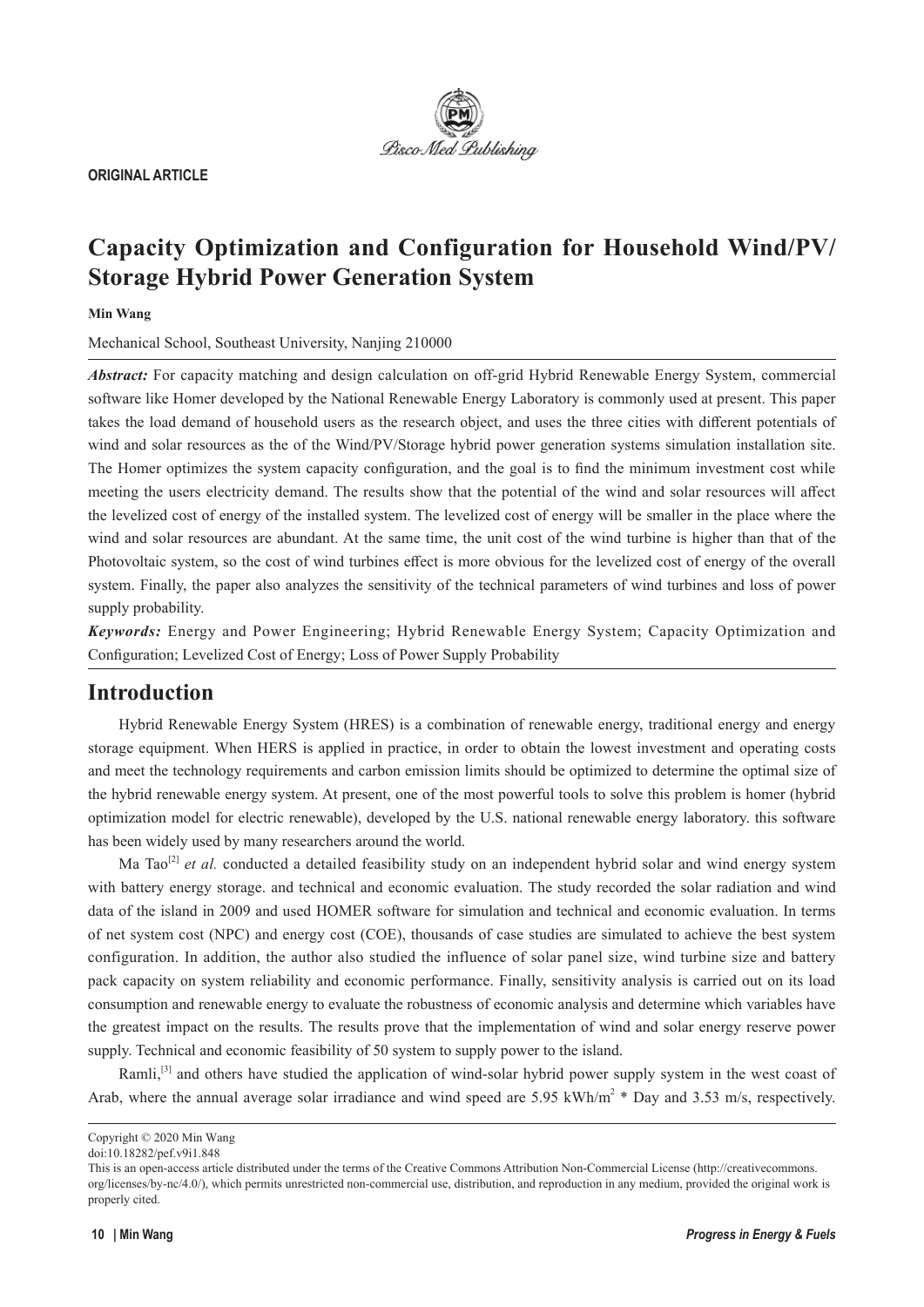Researchers have analyzed the technical feasibility and economy of hybrid energy system using MATLAB and Homer. Homer can model the hybrid renewable energy system with a power ratio ranging from 0.626 kW to 2213000 kW.

# **1. Resources and loads**

#### **1.1 Scenery resources potential**

Due to the difference of climate in different installation sites, especially the difference of wind speed and solar irradiance, the configuration and selection of wind, solar and energy storage systems studied in this paper will be different. Therefore, in the simulation, this paper selected several representative cities: Nanjing, Kinmen and Urumqi are the simulated installation locations. The data of solar irradiance, wind speed and temperature in this study are taken from National Aeronautics and Space Administration (NASA) and Space Administration, or NASA, The Langley Research Center (LaRC) Global Resource Forecast (The Forecast of World Wide Energy Resource project, which is funded by NASA's Earth Science/Applied Science Program, aims to pass the World Climate Research Program, the Global Energy and POWER Cycle Experiment, and the ground radiation budget, etc. Research to provide users with data services on climate and other related aspects $^{[4]}$ .

#### **1.2 Load demand**

In the simulation, the average daily load demand of users is 11.26 kwh and the peak load power demand is 2.09kw. Users have an obvious peak of 80 every day during the period of 18:00-21:00 at night, while others have a small range in the morning and noon. Demand for electricity has increased, which is basically in line with the electricity usage habits of ordinary households.

The simulation period of the simulation system in this study is one year, and the time step is 1 hour, i.e. each optimization is a whole year. The 8760 hours are based on the results of many simulations of energy balance. Energy balance is the core constraint condition in the optimization process, i.e. to ensure that the electricity demand of users at a certain moment is equal to the sum of the power generation amount of renewable energy and the power supply amount of energy storage.

## **2. System configuration**

Homer provides users with a rich variety of components, and users can make choices according to their own system design requirements during the modeling process. In this paper, the wind turbine with rated power of 650 W, the solar panel assembly with maximum power of 145W and the battery unit with capacity of 2 kwh are selected for physical modeling. The model built in Homer is shown in Figure 1.



**Figure 1.** Schematic diagram of hybrid renewable energy system model.

In the optimization simulation stage, Homer will traverse all configuration combinations of the system according to the input data to carry out simulation; After excluding technically infeasible schemes, the net present value of the system for calculating feasible schemes is the discounted value of all investment, installation, operation and maintenance costs in the whole life cycle, i.e. the value of NPC, and the feasible schemes are sorted from low to high according to the size of NPC, and also according to different types system configuration scheme to sort; The lowest feasible plan for NPC is the optimal plan<sup>[5]</sup>. The objective of optimization is to obtain the smallest configuration scheme of NPC, and then output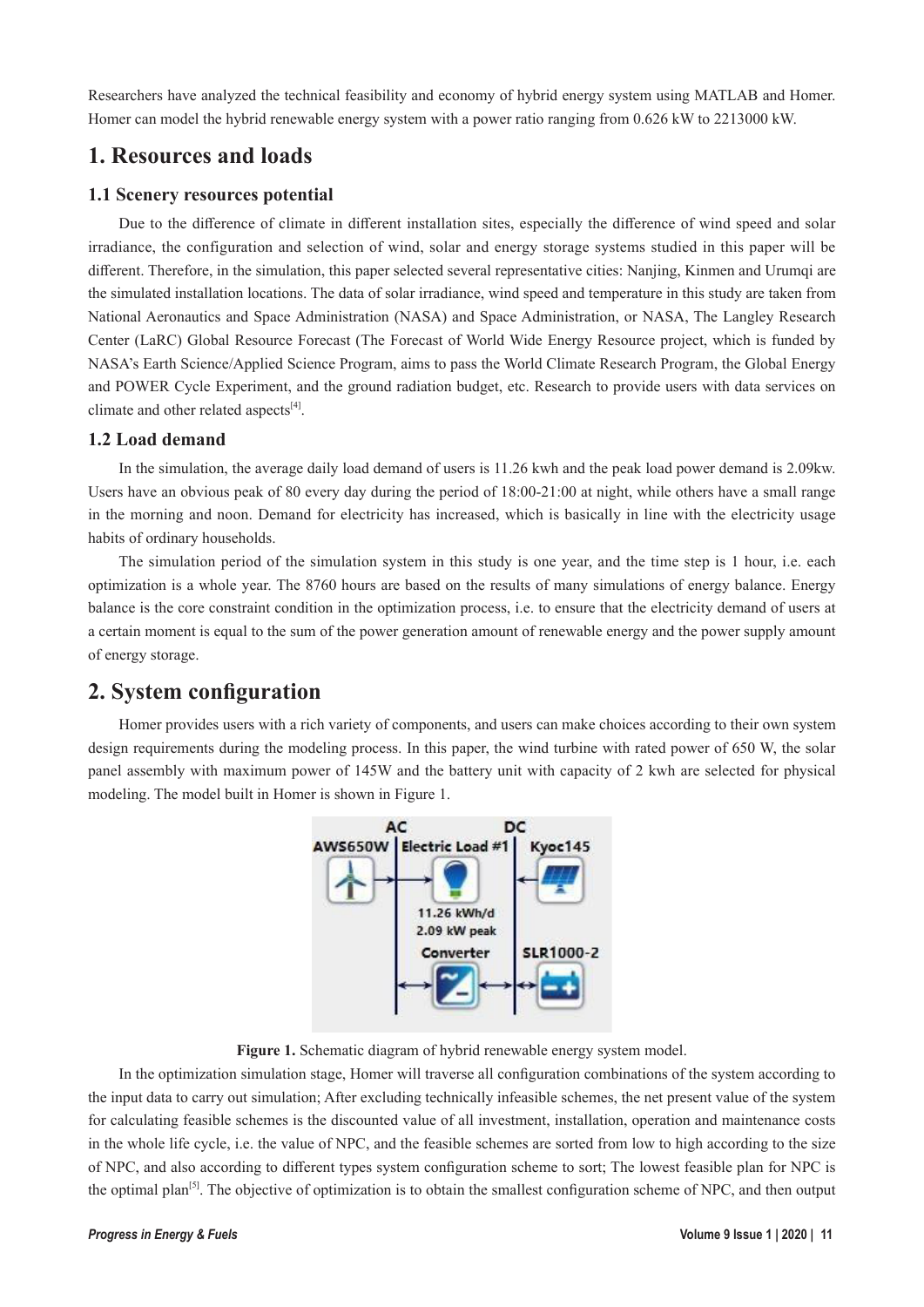the number of components of various types of optimal configuration schemes, NPC and economic analysis report, etc. Constraint conditions include energy supply and demand balance constraint, battery charge and discharge constraint and technical parameter constraint of each component. The maximum number of iterations in this study is set to 10000.

# **3. Result analysis**

The normalized energy cost (COE) in the results is defined as the useful electric energy generated by the energy system, and the average cost per kilowatt-hour is divided by the total annual electricity demand. The loss of power supply probability (LPSP) is defined as the ratio of the value of the annual load loss to the total load demand<sup>[6]</sup>.

Kinmen has the lowest COE because of its advantages in wind and light resources. Comparing the simulated installation sites of Nanjing and Urumqi, Nanjings wind energy potential is better than Urumqis, but Urumqis solar energy potential is better than Nanjings. Further analysis revealed that: The annual working hours of wind turbines in Nanjing are 7,698 hours, which is nearly 2,000 hours more than that in Urumqi. This is the main reason for the gap between the two wind turbines COE. The COE of solar panels in the two places is similar, which should be because the unit cost of wind turbine is higher than that of solar panels, so the cost of wind turbine in the system has a more significant impact on the total cost than that of solar panels.

It can be seen that different COE can be obtained when different wind turbines are used to build the 115 model, which indicates that the wind turbine parameters have an impact on the system COE. Although the two are not linearly related, the wind turbine with rated power of 0.65kw has the lowest system COE in this case.

When the wind-solar storage power supply system is used in the court, the wind turbine with smaller rated power should be selected as far as possible decrease gradually. Because when the allowable load power failure rate increases, it means that the design requirements can be met as long as the smaller load demand is met, so the corresponding investment in the system will be reduced, and the system COE will naturally be reduced. In actual operation, the user's family can access the power grid, so the unsatisfied load demand of renewable energy can be supplemented by the power grid. When designing the system, if the user's investment budget is limited, then a certain load power failure rate can be set, thus reducing the investment and obtaining the user's acceptance.

#### **4. Conclusion**

In this paper, Homer is used to analyze the technology and economy of the wind, light and storage power supply system for home use, and the optimal size scheme for each component configuration of the system is obtained, which provides reasonable suggestions for home users to apply the wind, light and storage system. Using Homer modeling and simulation optimization, it is necessary to provide relevant climate data such as wind speed, solar irradiance and temperature of the system simulation installation site. In order to explore the impact of these uncertain climate parameters on the output results, this paper selects three locations with different potential of wind and light resources, and compares the output results of the optimal allocation schemes in the three locations, and draws a conclusion that the potential of wind and light resources will affect the normalized energy cost COE of the installation system. Generally, the more abundant the wind and light resources are, the smaller the wind and light storage system COE installed in the locations will be. At the same time, because the unit cost of wind turbine is higher than that of solar panel, the cost of wind turbine has a more significant impact on the COE of the overall system. Through sensitivity analysis, it is suggested that wind turbines with smaller rated power should be selected when designing wind-solar storage power supply systems for families. The investment can be reduced by setting the load power failure rate to obtain an optimization scheme acceptable to users.

#### **References**

- 1. Bahramara S, Moghaddam M P, Haghifam M R. Optimal planning of hybrid renewable energy systems using HOMER: A review[J]. Renewable and Sustainable Energy Reviews, 2016, 62: 609-620.
- 2. Ma T, Yang H, Lu L. A feasibility study of a stand-alone hybrid solar-wind-battery system for a remote island[J]. Applied Energy, 2014, 121: 149-158.
- 3. Ramli M A M, Hiendro A, Al-Turki Y A. Techno-economic energy analysis of wind/solar hybrid system: Case study for western coastal area of Saudi Arabia[J]. Renewable energy, 2016, 91: 374-385.